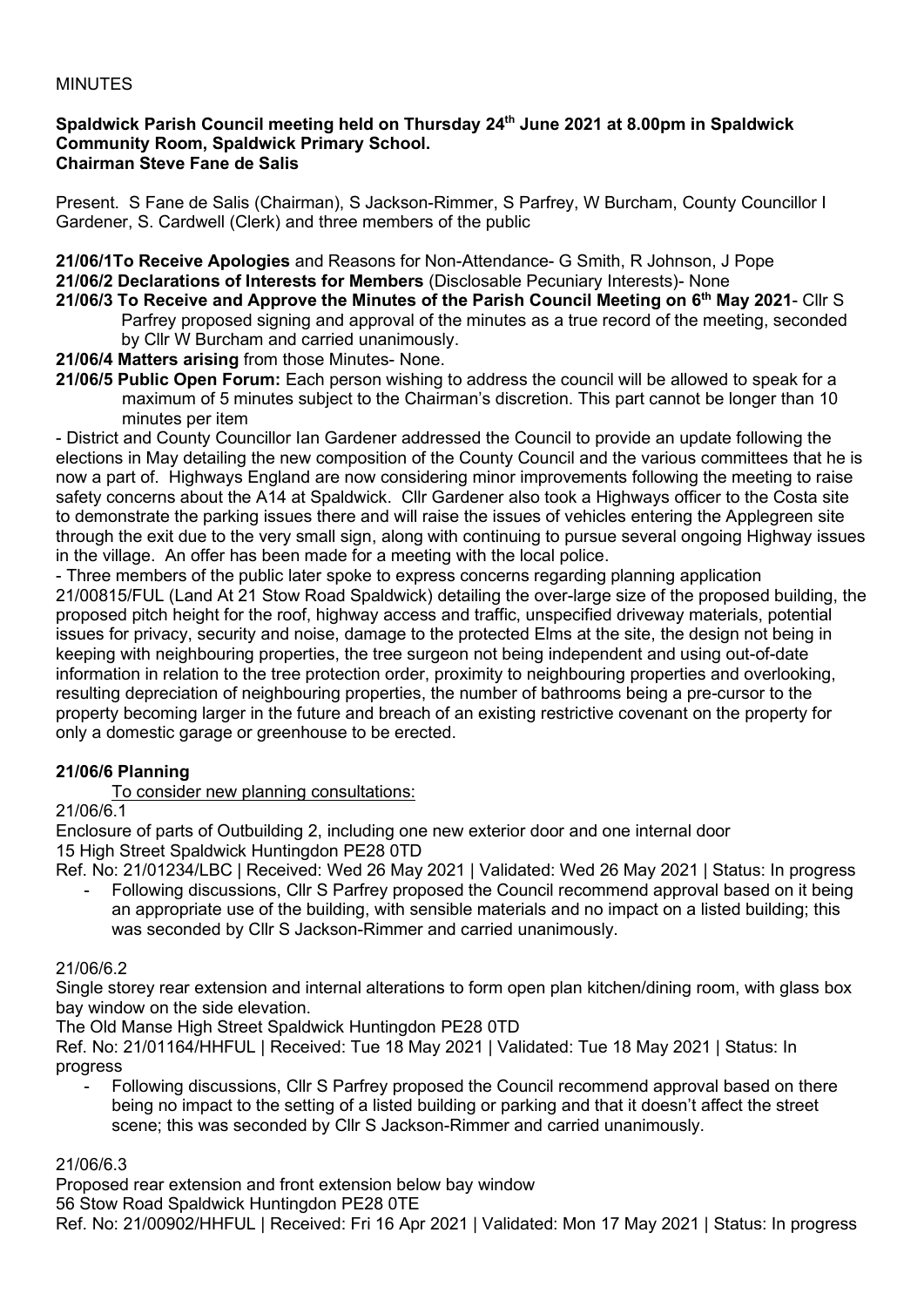- Following discussions, Cllr W Burcham proposed the Council recommend approval based on the application being appropriate to the size of the plot, in proportion and couldn't be seen from the road; this was seconded by Cllr S Jackson-Rimmer and carried unanimously.

## 21/06/6.4

Erection of new detached single storey private dwelling with ancillary access, parking and landscaping Land At 21 Stow Road Spaldwick

Ref. No: 21/00815/FUL | Received: Wed 07 Apr 2021 | Validated: Fri 07 May 2021 | Status: In progress

- Following discussions, Cllr S Parfrey proposed the Council recommend refusal based on the massing of the property being too large for the site and possible damage to the root protection zone of protected Elm trees; this was seconded by Cllr S Jackson-Rimmer and carried unanimously.

## 21/06/6.5

Proposed new single storey rear extension, conversion of an existing garage to a habitable room and construction a new car port within the existing garden.

Paddock View 24 High Street Spaldwick Huntingdon PE28 0TD

Ref. No: 21/01093/HHFUL | Received: Mon 10 May 2021 | Validated: Mon 14 Jun 2021 | Status: In progress

- Following discussions, Cllr S Parfrey proposed the Council recommend approval based on it being in keeping with and with no effect to the street scene or parking; this was seconded by Cllr W Burcham and carried unanimously.

#### 21/06/6.6

Erection of a dwelling & garage with new access (alternative to permission in principle for residential development of 4 - 6 dwellings (LPA ref. 20/00458/PIP)

House On The Hill Stow Road Spaldwick

Ref. No: 21/00835/OUT | Received: Thu 08 Apr 2021 | Validated: Thu 08 Apr 2021 | Status: In progress

- Following discussions, Cllr S Parfrey proposed the Council recommend approval based on it being appropriate to the size of the plot, access being suitable and given that it is linear to the existing development; this was seconded by Cllr W Burcham and carried unanimously.

## Determined by planning authority: -noted.

21/06/6.7

Reference: 21/00379/CLPD Application Received: Thu 18 Feb 2021 Address: 8 Ivy Way Spaldwick Huntingdon PE28 0UN Proposal: Single storey extension to dwelling Status: Approved Decision Issued Date: Wed 05 May 2021 Appeal Status: Unknown

## **21/06/7 Finance**

21/06/7.1 To note: Account balance at 14.06.21: £48,178.83- noted.

- 21/06/7.2 Update from Clerk regarding Community Infrastructure Levy (CIL) funding and the necessary Paperwork- The Clerk read out an email received earlier that day to say the draft contract has been issued to the District Council's legal service and requesting both photos and confirmation of the invoice payments for the work completed.
- 21/06/7.3 Update regarding bank accounts (access and signatories)- Cllr S Fane de Salis had requested the change of address and signatory forms which were partially completed at the meeting ready to be returned to Barclays.
- 21/06/7.4 To consider the Magpas funding request received- Following discussion, Cllr S Fane de Salis proposed the Council decline to donate in preference of more local charities; this was seconded by Cllr W Burcham and carried unanimously.

## **Expenditure for approval 24th June 2021:**

- 21/06/7.5 Clerk's wages (May-Jun): **£549.06** (S.Cardwell: £518.66, HMRC £30.40)- Cllr S Fane de Salis proposed payment, seconded by Cllr W Burcham and carried unanimously.
- 21/06/7.6 Grass-cutting- Payment to CGM: **£200 + VAT**)- Cllr S Fane de Salis proposed payment, seconded by Cllr W Burcham and carried unanimously. CGM are yet to send invoices through.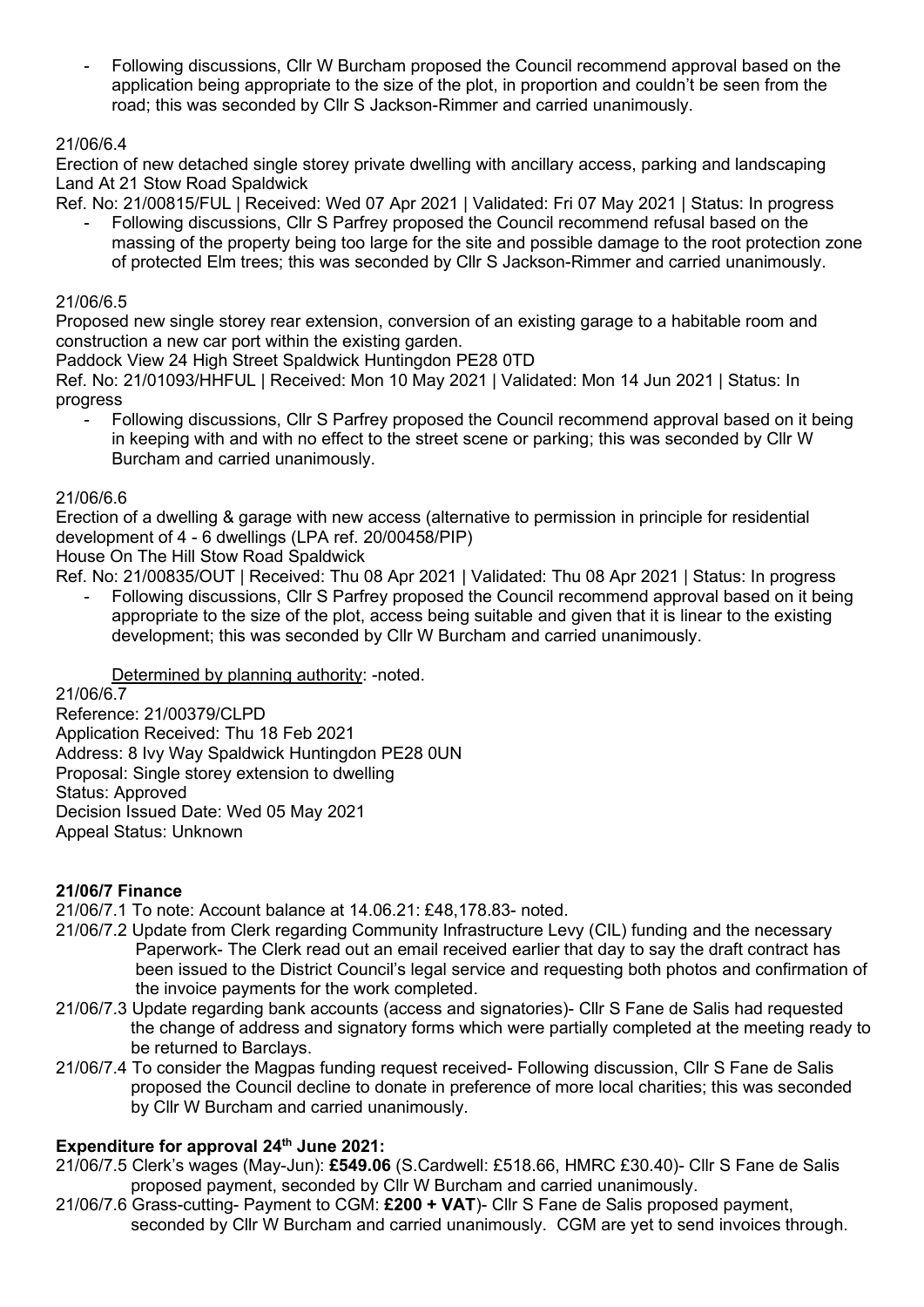- 21/06/7.7 Total Energy invoices (Accounts 3006069330 & 3006069341)- Total have confirmed that there is a billing issue as no invoices have been generated since October; invoices will be sent through once their IT department have resolved the issue.
- 21/06/7.8.Y.Karl invoice for cleaning of the Community Room (May-June) total **TBC** £45 for wages + £3.75 for cleaning products= **£48.75** - Cllr S Fane de Salis proposed payment, seconded by Cllr S Parfrey and carried unanimously. It was requested that the Clerk thank Yelena for her time and effort ensuring the high standard of cleaning maintained at the Community Room.
- 21/06/7.9 Mijan Ltd invoice for internal audit completed- **£75.00** (no VAT)- Cllr S Fane de Salis proposed payment, seconded by Cllr W Burcham and carried unanimously.
- 21/06/7.10 Grafton Projects invoice for cleaning supplies- **£38.30** (including £6.38 VAT)- Cllr S Fane de Salis proposed payment, seconded by Cllr S Jackson-Rimmer and carried unanimously.
- 21/06/7.11 London Hearts- Requested donation for defibrillator **£1437** (no VAT)- Cllr S Parfrey confirmed the funding should now have been received. The invoice for payment is for the purchase of the unit and there will be an additional £500 approximately for installation and training, also some spare parts may also need to be purchased - Cllr S Fane de Salis proposed payment of the donation amount, seconded by Cllr S Parfrey and carried unanimously.

#### **21/06/8 Assets – Provision/Maintenance**

- 21/06/8.1 Monthly Ferriman Road Play Area's Inspection- Cllr S Fane de Salis confirmed the monthly inspection has been completed and that there is a small split in the wet pour that will need to be monitored.
- 21/06/8.2 To consider reducing the crown of the small trees at the Play Area- Clerk to contact Cllr R Johnson to request he assesses the issue in his role as tree warden, along with three other tree issues in the village.
- 21/06/8.3 Update regarding the village noticeboard which has been damaged-Cllr W Burcham advised that the noticeboard is secure but damp. She will make some investigations and report back to the next meeting.
- 21/06/8.4 Update in relation to concerns raised by The War Memorials Trust- The War Memorial is beyond repair and not fit for purpose but cannot be moved as it is listed- Cllr W Burcham to request site visit from the War Memorials Trust so potential options can be explained.

## **21/06/9 Highways, footpaths, byways, gritting bin, trees, etc.**

- 21/06/9.1 Update regarding MVAS Flashing Speed Sign- No communication for several weeks now from Highways regarding necessary information to complete an application- District and County Councillor Ian Gardener to assist.
- 21/06/9.2 To note: work has been agreed by Highways to rectify the poor condition of the speed limit signs in Stow Road- noted.
- 21/06/9.3 To note: PFP 209/13 from Easton to Spaldwick- the field has been drilled in two directions and the crop is covering the path- Highways have contacted the landowner and advised them of their responsibility to maintain the footpath- noted.
- 21/06/9.4 To note: Caution, as there are cattle and calves in the field between Easton & Spaldwick on FP12- noted.
- 21/06/9.5 To note: PFP 10, Bridleway 5 (immediately North West of old Vicarage), a new report has been raised for the ongoing issue of the path being impassable due to wire & rope used to replace a stile; it is also overgrown- Clerk to contact County footpaths coordinator for an update as she had advised a replacement gate was collected several weeks ago but it has not yet been installed.
- 21/06/9.6 Ongoing safety concerns raised regarding traffic going the wrong way around the green- The situation is being monitored and District and County Councillor I Gardener is pursuing the possibility of painting a 'no entry' sign on the road.
- 21/06/9.7 Noise complaint re strimming (pre 7am, post 7pm)- Noted- the strimming was, in fact, post 7am so within acceptable hours.
- 21/06/9.8 Maintenance of field behind Ferriman Road homes- request for trimming and damage to a resident's fence to be repaired- Cllr S Fane de Salis proposed quotes be obtained for hedge cutting. Cllr S Parfrey will make an enquiry and report back to the next meeting for any action to be decided upon.
- 21/06/9.9 To discuss further speed reduction measures following a resident request for step down speed reduction 40 mph limit ahead of the 30 mph upon entry to the village as well as more road markings- Cllr S Jackson-Rimmer updated the Council regarding recent speedwatch sessions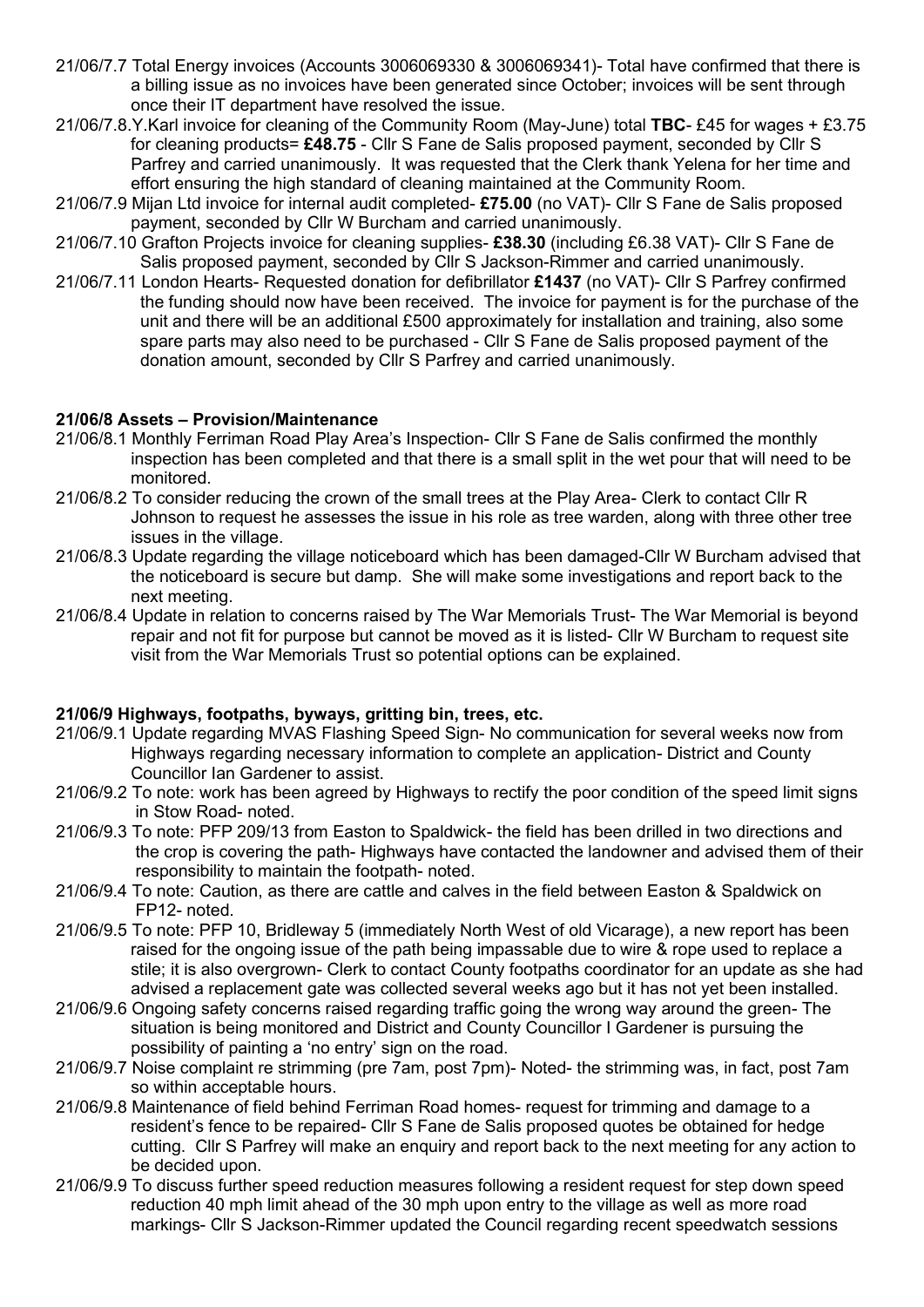and confirmed that she had been in discussions with District and County Cllr I Gardener regarding potential LHI (Local Highway Improvement) bids for this year and next. Following discussions between all Councillors present and advice received from Cambridgeshire County Council, Cllr S Jackson-Rimmer proposed step-down speed limits and white speed-reduction gates (both sides of the road) for all entry roads to the village be put forward as the preferred option for a LHI bid later this year; this was seconded by Cllr S Parfrey and carried unanimously.

#### **21/06/10 Community Room**

- 21/06/10.1 Update regarding the Community Room- The Community Room is now back in use but the Clerk is currently unable to update the calendar to show bookings.
- 21/06/10.2 To note: PAT Testing has been completed by Cllr Pope- noted.
- 21/06/10.3 To note: Fire Extinguisher Service for Spaldwick Community Room postponed until 30.06.21- Cllr S Jackson-Rimmer to meet the engineer on site.
- 21/06/10.4 To consider a request from the Church to borrow tables and chairs from the Community Room on  $24<sup>th</sup>$  and  $25<sup>th</sup>$  July- Cllr S Fane de Salis proposed the Church be loaned the tables as requested; this was seconded by Cllr S Jackson-Rimmer and carried unanimously. Clerk to request they are not left outside or left to get wet and that thy are cleaned before being returned.
- **21/06/11** Further Discussion of Defibrillator installation- Once the defibrillator has been delivered, Cllr S Parfrey will pursue the final location (as previously agreed, The George public House or Community Room) and installation details.
- **21/06/12** Update regarding official domain email addresses for the Council- no update.
- **21/06/13** Update regarding the potential for the mobile Post Office van coming to Spaldwick- the formal application has been submitted but there is no update currently.
- **21/06/14** To note: Pre-launch consultation for the new primary school at Sawtry closes 12<sup>th</sup> July (detail circulated prior to meeting)- noted.
- **21/06/15** To note: Clerk has completed the ILCA (Introduction to Local Council Administration) qualification- Clerk will complete CiLCA (Certificate in Local Council Administration) training next; Cllr S Fane de Salis noted that there is money allocated in the budget for training.
- **21/06/16** To note Clerk will take some annual leave during July- Dates to be confirmed and out-of-office to be put on emails.
- **21/06/17 (Confidential item- public and press to be excluded.)** To discuss applications received for a replacement cleaner for the Community Room- It was agreed the Clerk should contact the most suitable candidate to offer them the position based on the agreed job specification circulated prior to the meeting and to thank the unsuccessful applicant for their application.
- **21/06/18** Any items for the next edition of Spaldwick News- Additional speedwatch volunteers are requested and a defibrillator update will be issued when possible.

**21/06/19 Correspondence** (-previously circulated)- all noted.

21/06/19.1 CAPALC: May Bulletin- 07.05.21

- 21/06/19.2 CAPALC: FREE Session Returning to Council Meetings- 10.05.21
- 21/06/19.3 Office for National Statistics: There has been a fantastic response to Census 2021 - thank you! - 10.05.21
- 21/06/19.4 CCC Highways: Temporary notice for URGENT WORKS: A14 (JUNCTION 18, SPALDWICK, CAMBRIDGESHIRE) EASTBOUND EXIT SLIP ROAD- 21.05.21
- 21/06/19.5 One Leisure- One Leisure Active Lifestyles- 24.05.21
- 21/06/19.6 CAPALC: MP Ballot Results- 26.05.21
- 21/06/19.7 CCC Highways: Street Lighting Attachments- 28.05.21
- 21/06/19.8 CCC: Holiday Activity and Food Programme Summer Holidays- 04/06/21
- 21/06/19.9 CAPALC: June Bulletin- 07.06.21
- 21/06/19.10 HDC: Street Naming & Numbering Notifications- 09.06.21
- 21/06/19.11 CCC Highways: Proposed Highway Event Tour of Cambridgeshire- 10.06.21
- 21/06/19.12 Cambs ACRE: CHESS Project- Hunts- 11.06.21